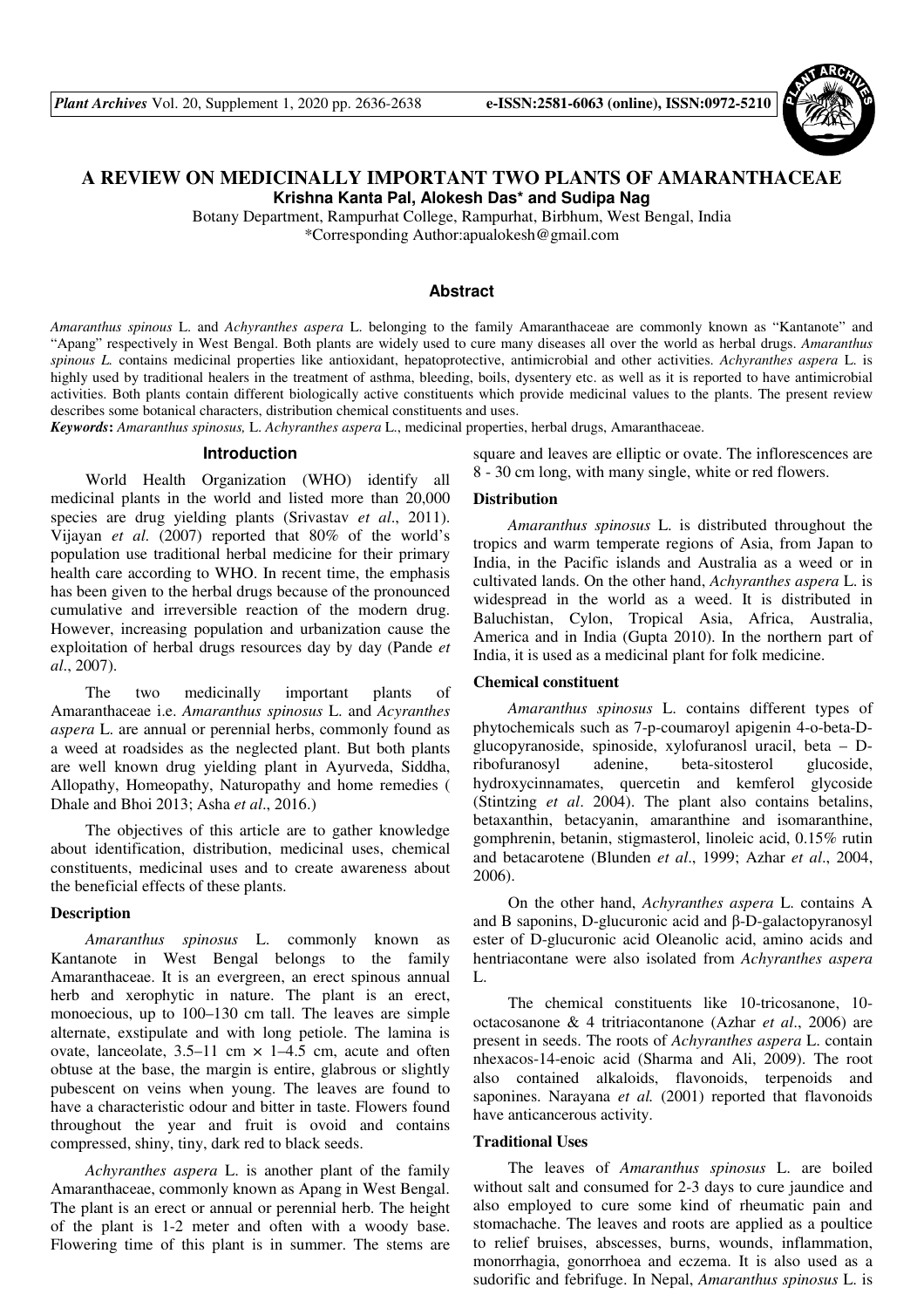used to induce abortion In Ayurvedic, the plant is used as a diuretic, and purgative, as an enema for a stomach problem, piles and against cholera. A decoction of the plant increases digestion and also used for kidney complaints and mouth wash for toothache. The leaves are boiled and the root is given to the children for a laxative. The whole plant is used for the treatment of snake bite, and thus acts as an antidote to snake venom. The root paste in an equal volume of honey is used to control vomiting (Kirtikar and Basu, 2001). *Achyranthes aspera* L. is used in the treatment of asthma, bleeding, boils, bronchitis, cold, cough, colic, dropsy, dog bite, dysentery, ear complication, headache, pneumonia, etc. It is also used in renal complications, scorpion bite, snake bites, and skin disease (Jain 1991). Whole plant ash is a good remedy for bleeding piles and abdominal problems. The root is used as a tooth brush to clean the mouth and to cure halitosis. Infusion of the twig is also used as a wash for toothache. Root extract is used as an eye drop at bedtime for night blindness (Raji, 2013).

### **Antioxidant and Hepatoprotective activity**

According to a few authors (Zeashen *et al.,* 2010) *Amaranthus spinosus* L. have potent hepatoprotective and antioxidant activities. This might be due to the presence of antioxidant defense factors such as flavonoids and phenolics compound present in the *Amaranthes spinosus* L. They also reported that 50% ethanolic extract of *Amaranthes spinosus* L. showed antioxidant and hepatoprotective activity *in vitro*. The authors revealed that *Amaranthus spinosus* L. extract showed a significant protection against d-galactosome/ lipopolysacharide (d-GalN/LPS) – induced hepatocellular injury.

The presence of compounds such as amino acids, flavonoids and phenolic compounds in the methanolic extract of *Achyranthes aspera* L. The methanolic extract of *Achyranthes aspera* L. showed the presence of amino acids, flavonoids and phenolic compounds which were responsible for chemoprotection and antioxidant activities. These activities were noticed in paracetamol induced liver damage in Wistar rats. Srinivasa *et al.* (2010) also reported on the non-enzymatic haemoglycosylation The result showed that rutin and quercetin showed the inhibition of haemoglycosylation as maximum as 42% and 52% respectively at two different concentrations; 0.5 and 1 mg/ml. using α-tocopheral (Vitamin E) as a standard.

Antioxidant activities of hexane extract of *Achyranthus aspera* L. for different parts of the plant was varied from parts to parts and it increased as the time and the concentration increased and the order was: root > stem > inflorescences > leaf (Beaulah *et al*., 2011). Antioxidant activity of Chloroform extract of *Achyranthus* showed high radical scavenging potential in the stem and it almost closer to standard Ascorbic acid (Jaya kumar *et al*., 2010). The Inflorescence exhibited a higher activity (82 %) and the order of activity was: Stem> Inflorescences > leaf. Root did not show any antioxidant activity and this may be due to the interference of individual chemical components present in the chloroform extract (Beaulah *et al*., 2011).

Antioxidant activity of Ethyl acetate extract of *Achyranthes aspera* L. showed 65% root 51% stem in 71% inflorescences and the order followed was inflorescences > leaf > root > stem and they were concentration and time dependant.

#### **Antimicrobial activity**

Maiyo *et al.* (2010) utilized different solvents like hexane, ethyl acetate, dichloromethane and methanol leave extracts of three plant species *Amaranthus hybridus, Amaranthus spinosus* and *Amaranthus caudatus* for antimicrobial activity. The leaves extract of plant species, extraction fraction and various concentrations showed antimicrobial activity. Maiyo *et al*. (2010) further reported that *Amaranthus spinosus* L. whole plant extract has antimicrobial activity against some bacterial and fungal strains (*Escherichia coli*, *Staphylococcus*, *Klebsiella*, *Paracoccus*, *Fusarium, Aspergillus* and *Alternaria*). The plant extracts (stem and flower) showed the maximum zone of inhibition on *E. Coli Pseudomonas, Staphylococcus, Paracoccus* and *Klebsiella* According to Harsha Vardana (2011), the antimicrobial activity of *Amaranthus spinosus* L. the ethanol extract showed better results than the methanol extract. The chloroform extracts of the root of *Amarathus spinosus* L. Inhibited the growth of *S. aureus* at 25 mg concentration. On the other hand the methanolic extracts of the root of this plant acted against *E. coli* also at 25 mg concentration, but the zone of inhibitions was 22 mm and 18 mm respectively. On the other hand, the root extracts of *Achyranthes aspera* L. showed maximum inhibition against *S. aureus* as well as in *E. coli.* the methanolic extracts of stems and leaves of that plant does not inhibit the *E. coli.*  Both the chloroform and methanolic extracts of *Achyranthes aspera* L. root, stem and inflorescence results against *E.coli.*  However, ethyl acetate extracts did not show any antimicrobial activity against *E. coli.* Such behaviour of the antibacterial action was also showed by Alam (2009).

### **Bronchodilator and spasmolytic activity**

It has also spasmolytic effect which was assessed *in vitro Amaranthus spinosus* L. also act as bronchodialator and as laxative. The bronchodilator activity was mediated through a combination of β-adrenergic and CCB pathways (Chaudhary *et al*., 2012). Ethanolic extract of *Achyranthes aspera* L. showed bronchoprotective effect in Wistar rats as reported by Goyal *et al*. (2007). The total and differential leucocytes were counted in blood and bronchoalveolar fluid.

# **Conclusion**

The two road side weeds like *Amaranthus spinosus* L. and *Achyranthes aspera* L. in the family Amaranthaceae distributed throughout the world. Both plants are used in the treatment of different diseases. Therefore, more conservation and awareness is required protect these two valuable medicinal herb plants.

### **References**

- Srivastav, S.; Singh, P.; Mishra, G.; Jha, K.K. and Khosa, R.L. (2011). Achyranthes aspera-An important medicinal plant: A review. J. Nat. Prod. Plant Resour, 1(1): 1-14.
- Vijayan, A.; Liju, V.B.; Reena John, J.V.; Parthipan B. and Renuka C. (2007). Traditional remedies of Kani tribes of Kottoor reserve forest, Agasthyavanam, Thiruvananthapuram, Kerala Indian Journal of Traditional Knowledge, 6(4): 589-594.
- Pande, P.C.; Tiwari L. and Pande H.C. (2007). Ethnoveterinary Plants of Uttaranchal-A Review. Indian Jour Traditional Knowledge. 6(3):444-458.